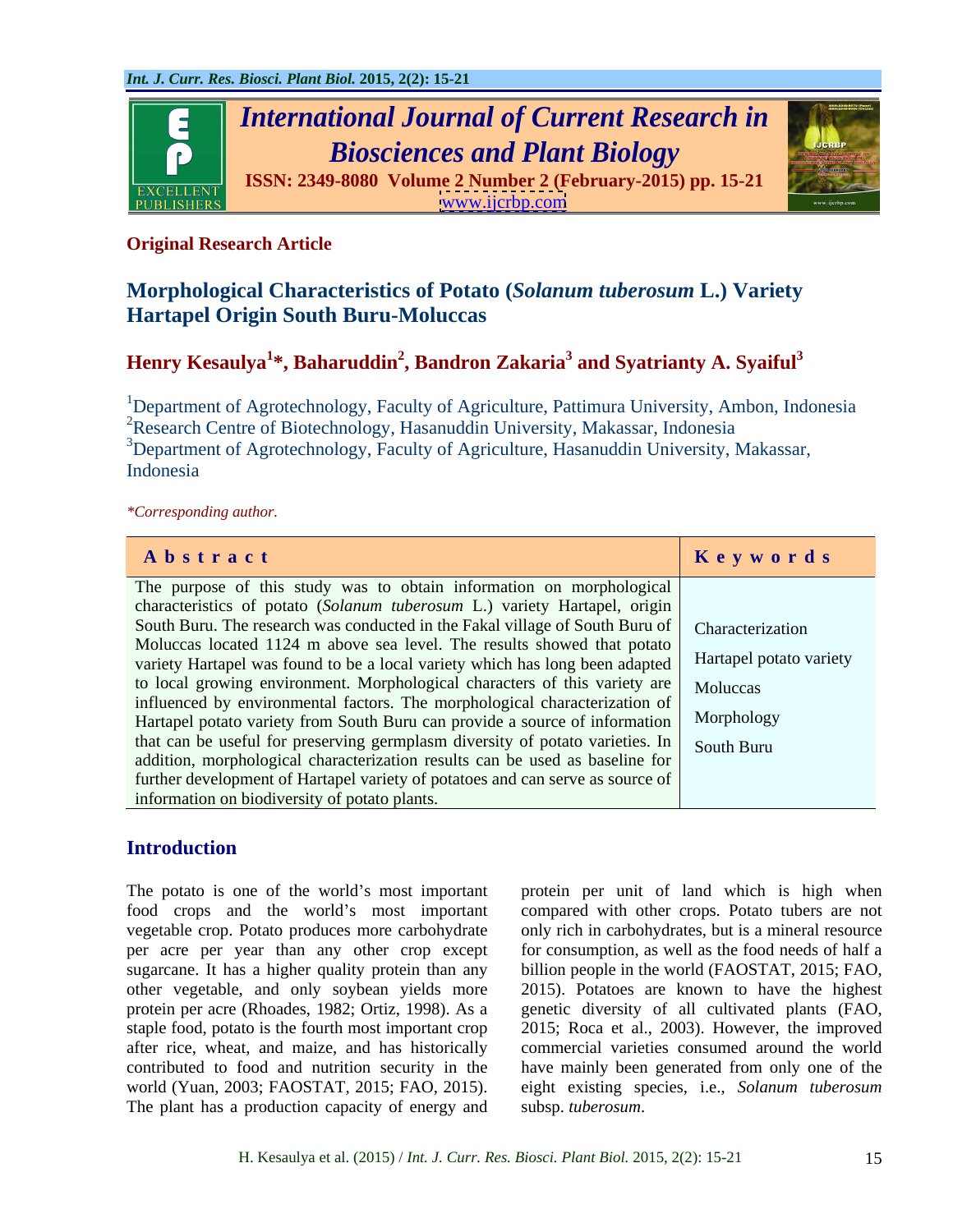Global interest in potato increased recently as world **Materials and methods** food prices soared, threatening the global food security and stability. Potato is increasingly Observation of morphological characters do in regarded as a vital food-security crop. Potato Fakal Village, South Buru at an altitude of 1124 m belongs to the botanical family Solanaceae and above sea level . Identified varieties are varieties within it to the genus *Solanum*, which consists of Hartapel, planted with a population of 20 plants/plot more than 2,000 species (Hawkes, 1978). Apart with a spacing of 60 x  $30 \text{ cm}$ . The size of tubers from the cultivated potato *S. tuberosum* L. ssp. seed are used ranged from 30-50 g. Observed *tuberosum*, seven other cultivated and 228 wild morphological characters include stems, leaves,

Spooner and Salas (2006) have recently revised the temperature, cultivated species into one single potato species (*S. tuberosum*) with eight cultivar groups. The coastal strip of central to southern Chile (Hawkes, (Hawkes,1990). Today, there are more than 4,500 varieties of *S. tuberosum* ssp. *tuberosum* (Hils and **Results and discussion** Pieterse, 2009). Potato is known to have the richest genetic diversity of any cultivated plant because of **History and origins** its high number of varieties and related species

Based on the important role of this plant in the world, it is necessary to obtain improved varieties with high production rate and the corresponding growing environment. One effort that can be achieved is through the characterization of the specific varieties or local varieties which can be used as a source of diversity in the process of improvement of the potato plant, both to increase production and the needs of consumption. In South

Local varieties encountered is Hartapel, Baklawan, Kenine and Lanbow. Its origin is unknown, but has been cultivated for hundreds of years by the locals. Until now there has been no research reports about superiority of the varieties. Morphological characters of a variety of potatoes can be known through the identification of traits such as stems, leaves, flowers and tubers. The purpose of this study to obtain information morphological characters

potato species have been identified. The subset of the same state of the species have been identified. taxonomy of potato species by combining the seven Information origin of the potato crop is done cultivated potato originated from wild *Solanum* relevant literature. Leaf morphological characters species in the Andes of South America and the were observed on leaves located in the upper third 1978). After the first potatoes were brought to characters is done with reference to the guidelines Europe in the late sixteenth century, this crop plant UPOV TG/23/5 1986, combined with the Individual was rapidly distributed and is now utilised all over<br>
Test Guidelines BUSS Potatoes (Center for Plant the world, mostly in temperate regions Variety Protection 2006). Fakal Village, South Buru at an altitude of 1124 m flowers and tubers. Observations on the environment grow crops include altitude, texture classes and soil pH. through interviuw farmers, field staff of local agriculture and information from various sources of of the main stem. Observation of morphological Variety Protection, 2006).

# **Results and discussion**

### **History and origins**

(FAO, 2015; Messer, 2000). Introduction of the potato crop in Indonesia by the Buru, District Leksula found four local varieties Mangeswaen. Hartapel potato variety is one of the cultivated at 700-1300 m above sea level altitude. local varieties that have adapted to the environment its characteristics, agronomic and genetic above sea level and has not been identified Chartapel in the basis in the basis of the constrained controlled in the constrained original in a solid burbon original in the basis of the basis of the basis of the basis of the basis of the basis of the basis of the ba Dutch in 1794 to Cisarua (Cimahi) spread it to various areas including Pangalengan, Wonosobo, Tawangmangu, Berastagi, Curup, Tomohon, and other areas (Permadi, 1989). The potatoes developed in Indonesia are cultivars imported from European that have been adapted. The origin of the potato crop in the Moluccas is not known, but encountered in mountainous areas Seram Island, among others in the village Lohiasapalewa and Riring and Buru in the village Fakal and and cultivated by farmers in the village Fakal and Mangeswaen - South Buru. In the village Fakal and Mangeswaen, potatoes are consumed as a food source in addition to rice and other crops. This variety grows at altitudes ranging from 700-1300 m morphologically.

### **Environmental conditions for crop growing**

Hartapel potato variety forms tubers on daytime temperature:  $29-32$ °C and night:  $16-24$ °C,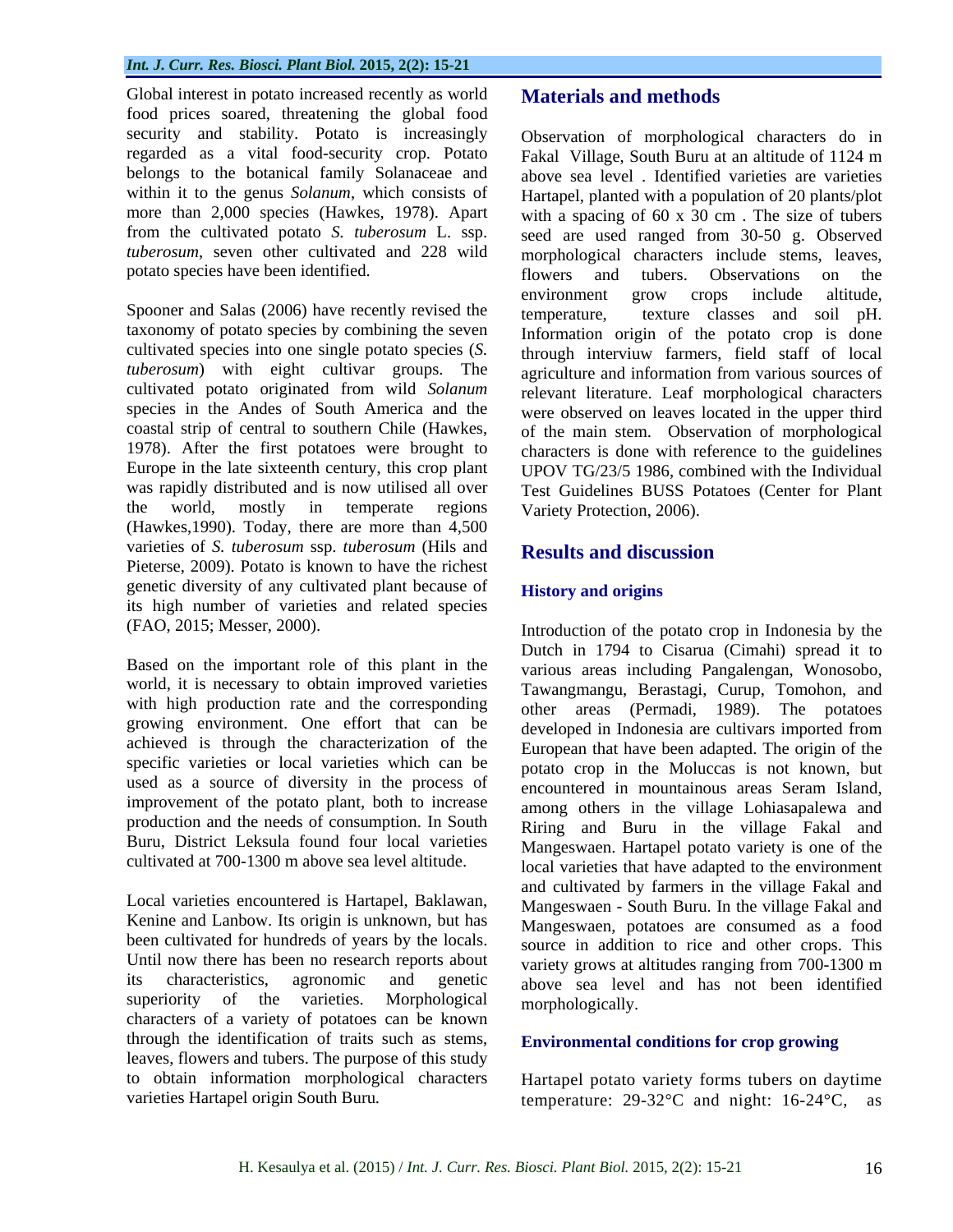### *Int. J. Curr. Res. Biosci. Plant Biol.* **2015, 2(2): 15-21**

well as soil temperature during the day: 20-21°C. Morphology of stem Potato plants require low temperatures for growth and tuber formation process requires optimum temperature of 18°C (Acquaah, 2007; Asandhi, 1987; Harwati, 2008; Lafta and Lorenzen, 1995; Menzel, 1985). At high temperatures, gibberellin concentration will increase, leading to inhibition of tuber formation (Levy and Veilleux, 2007; Menzel, 1985; Fernie and Willmitzer, 2001). Besides climatic factors, soil factors play an important role. Hartapel potato variety grows in soil with clay texture class at pH 6.2. The growth of Hartapel potato variety on the environment itself serves as its own identifier, and in contrast to other highland well as soil temperature during the day: 20-21°C. **Morphology of stem**<br>Potato plants require low temperatures for<br>examples the and a required to the ground surface is green and<br>export and the formation process requires Pot

Potato stem above the ground surface is green and more striking green color in plants which is older. The erect stems grow at an angle greater than 45 degrees with the ground. The number of stems and branches that appear above the soil surface depends on the number of buds on the tubers sprout or influenced by the storage and generation levels. The average number of buds on the tuber which appear on the surface of soil that forms the stem as much as eight. Hollow stem is not woody. The old plants and ready to be harvested plants have hard and woody stems. The shape of upper stem is not round, slightly angled or winged (ridges of tissue growing outward from the stem) (Fig. 1).

### **Fig. 1: The shape of upper stem of Hartapel potato variety.**



**Morphology of leaves of the leaves, pseudostipular leaflets are also found** Compound leaves arise in spiral pattern on aerial all. Leaves that emerge from the tuber as a single stems and not encountered with interjected leaflets. leaf, later develop into compound leaf consisting of In the angle between stems and leaves (leaf axil), terminal leaflet and lateral leaflets without branches or inflorescences are produced. At the base interjected leaflets (Fig. 2). and sometimes these fall off or are not produced at terminal leaflet and lateral leaflets without interjected leaflets (Fig. 2).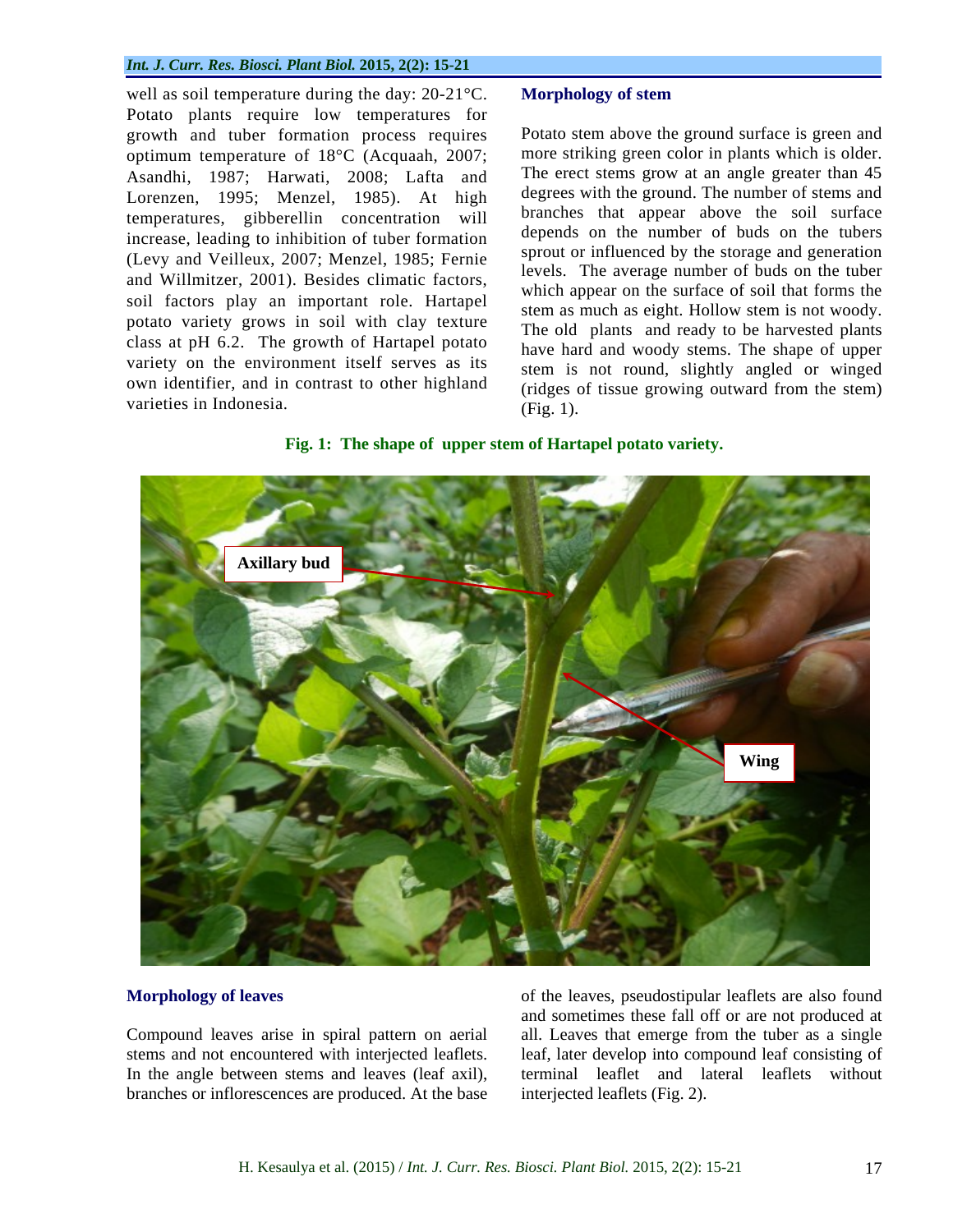

**Fig. 2: The morphological appearance of leaves of Hartapel potato variety.**

**Fig. 3: The flowers of Hartapel potato variety.**

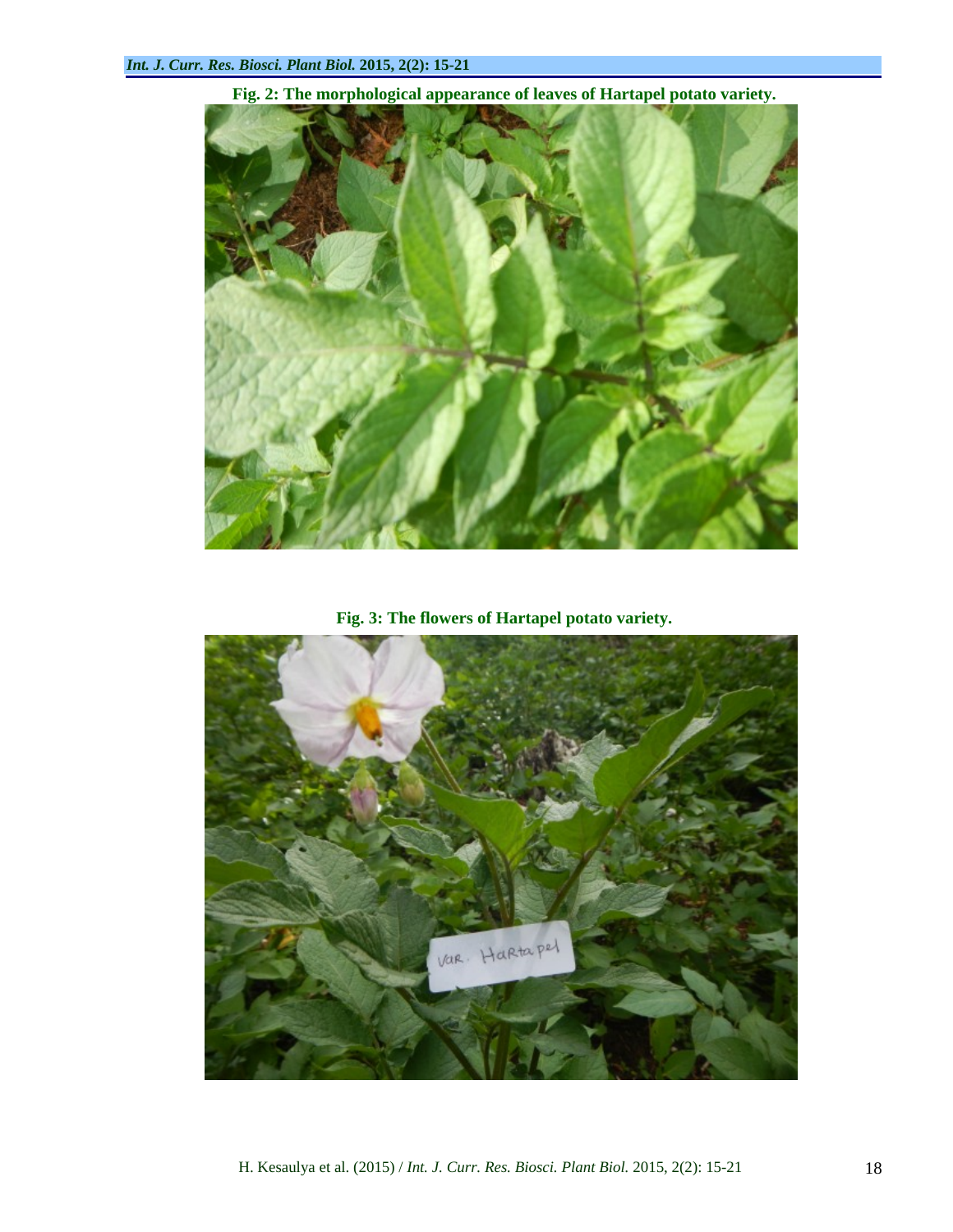rachis, lies lateral leaflets with six strands. Lateral leaflets are oblong oval in shape. The size is with simpodial system (Cutter, 1978). Leaf size is influenced by temperature, when the temperature is higher than the optimal level, leaf size will be On the bottom stem segments of stolon growing smaller with decresed leaf area (Fleisher et al., horizontally and laterally into the soil forms tubers. 2006; Wheeler et al., 1986). The length of stolon may reach 10 to 20 cm. The

Flowers are arranged as an inflorescence formed at by tuber shape, but the shape of the tubers is s<br>the tip of the stem and the number of flowers is  $\frac{3}{5}$  influenced by cultivation techniques and the tip of the stem and the number of flowers is 3-5. The main stalk of the inflorescence is normaly divided into two branches. Inflorescence composed of two monochasial cymosa, and the main stalk (penduncle) forms as a simple umbrella (umbel). Early flowers are located near the branching of flower stalk and the flowers bloom within two to three days. The flowers are trumpet-shaped, purple colored and complete with a diameter of  $\geq 3$  cm (Fig. 3). The calyx consists of five sepals and the corolla consists of five petals that are partly joined at their base; stamens are five in number with yellow anthers and a pistil is with one ovary.

In potato, the stems arise at the beginning of each growing season from a tuber of the previous year, referred to as the mother tuber. A potato tuber is a modified underground stem, not a swollen root. The "eyes" of potato tubers are stem buds, similar to buds on the nodes of a stem. Each potato tuber has several eyes, and each eye is capable of producing a separate stem.

The potato is a herbaceous annual plant grows up to compound leaves manufacture starch that is transferred to the ends of its underground stems or stolons. The stems thicken to form a few or as many as 20-24 tubers close to the soil surface. The number of tubers that actually reach maturity depends on available moisture and soil nutrients.

The color of the rachis is purple and is positioned Tubers may vary in shape and size, and normally against the main stem in tapered angle (acute) which weigh up to 200 g. At the end of the growing forms an angle of less than 45 degrees. At the season, the plant's leaves and stems die down to the expressed in terms of the ratio between the width allows the plant to survive the cold and later regrow and length of 3/5 (Burton, 1966). Compound leaves and reproduce. Each tuber has 8 to 10 buds, on the stalk essentially also is found axillary bud arranged in a spiral pattern around its surface. The that can be developed to form a secondary branch buds generate shoots that grow into new plants soil level and its new tubers detach from their stolons. The tubers then serve as a nutrient store that when conditions are again favorable.

**Morphology of flowers** bulb, the width at the end or it can be said as a form **Morphology of tubers and the contract of the contract of the contract of the contract of the contract of the contract of the contract of the contract of the contract of the contract of the contract of the contract of th** horizontally and laterally into the soil forms tubers. The length of stolon may reach <sup>10</sup> to <sup>20</sup> cm. The shape of the potato tuber is tapered at the base of the of kidney. The potato varieties can be characterized by tuber shape, but the shape of the tubers is influenced by cultivation techniques and environmental factors. The buds are arranged in a spiral, and more to the end of the tuber eye shoots which is more solid. Buds are shallow in depth, the skin color of the tuber is pink (Fig. 4) and the tuber pith color is yellow (Fig. 5). Tuber skin color is not directly related to the tuber pith color or characteristic tuber pith color. Skin and pith color of tuber can be used as an identification feature of Hartapel potato variety. According to the time of harvesting and growing shoots, the dormancy period can reach 90 days. The number of tubers per plant is about 14 to 20 tubers of various sizes. The shoots are purple in tuber seed that can also be used as identification characteristic of varieties of this kind (Fig. 6).

### **Fig. 4: Tubers of potato varity Hartapel.**

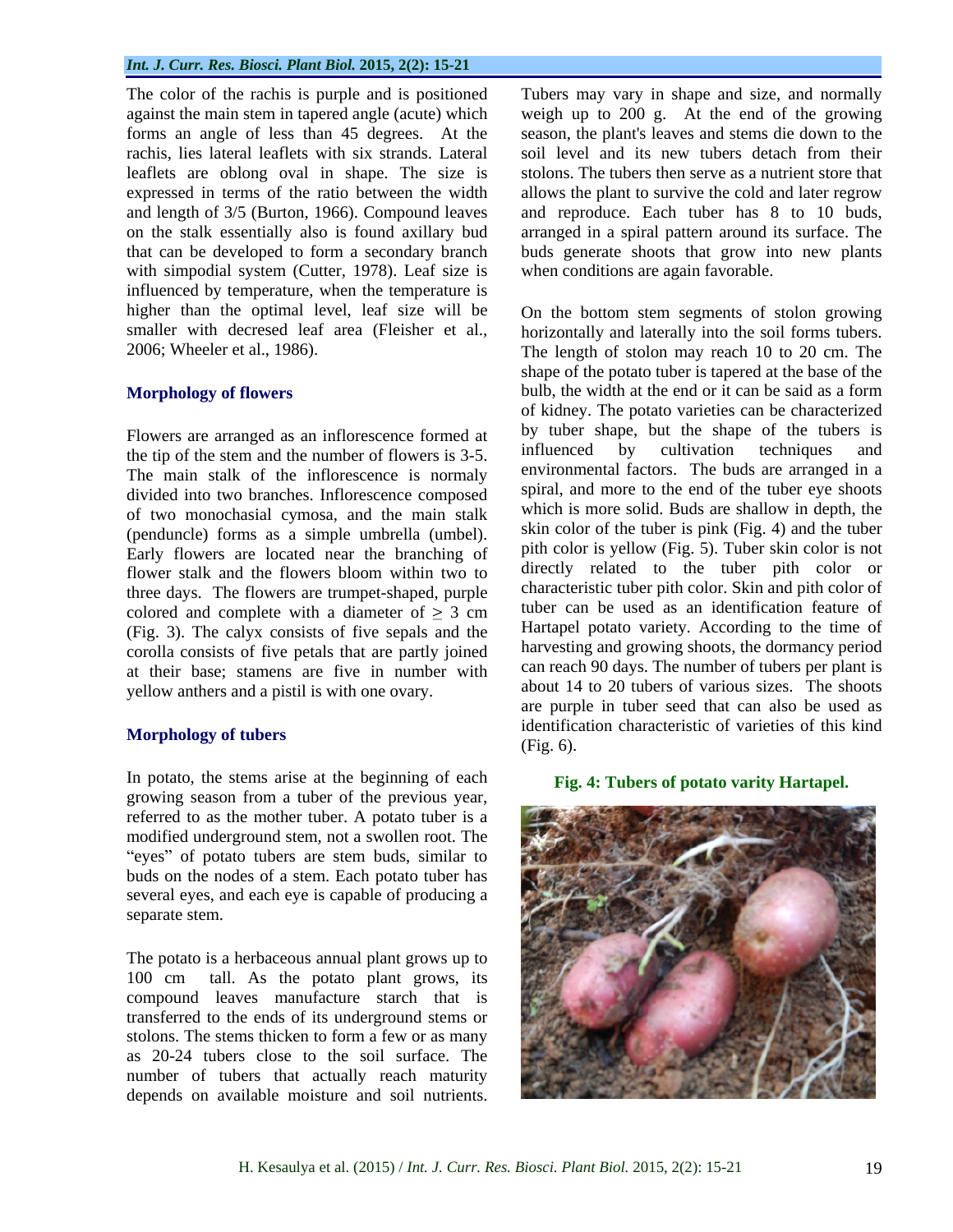

**Fig. 6: Shoots from a tuber of potato variety** 



The origin of Hartapel potato variety is unknown, London. pp. 99–113. but it has been believed as an adapted variety,  $\frac{14031 \text{ A}}{2015}$  (statistics division for the Food  $\alpha$  agriculture organization), 2015. Available South Buru-Moluccas. This variety can grow and form tubers well at an altitudinal range of 700 to 1300 m above sea level. Growth and  $\frac{FAO}{H}$  (Food & Agriculture Organization), 2015. morphological characters of Hartapel potato variety is influenced by many factors, among others, environmental factors such as temperature,  $/$ en/wo soil and soil pH plays major role. Morphology of 2015). soil and soil pH plays major role. Morphology of stems, leaves, flowers and tubers are specific, including the shape and color which are all forming identification keys of Hartapel potato variety. Morphological characterization of Fleisher, D.H., Timlin, D.J., Reddy, V.R., 2006. Hartapel potato variety can provide a source of information that can be used for conserving branch distribution and on canopy

**Fig. 5: Tuber pith color (yellow) of potato varity**  In addition, morphological characterization results **Hartapel.** can be used as a baseline information for further development of Hartapel potato varieties.

# **Acknowledgments**

Authors are thankful to the Head of the Regional Technical Implementation Unit (UPTD) and Field Officers. Subdistrict Leksula South Buru, District Agricultural Office is gratefully acknowledged for the encouragement and for research activity and facilities.

# **References**

- Hartapel. **Blackwell Publishing.** Malden-Acquaah, A., 2007. Principles of Plant Genetics and Oxford-Victoria. 569 p.
	- Asandhi, A.A., 1987. Yield performance of five varieties of potato at different altitude. Proceedings Mid- Elevation Potato Seminar, Lembang-Indonesia, 15 January 1987. pp. 37-42.
	- Burton, W.G., 1966. The Potato. Wageningen: H. Veenan and Zonen.
	- Center for Plant Variety Protection, 2006. Pusat Perlindungan Varietas Tanaman (PPVT). Panduan Pengujian Individual Kebaruan, Keunikan, Keseragaman dan Kestabilan Kentang (*Solanum tuberosum* L.). Pusat Perlindungan Varietas Tanaman, Departemen
- **Conclusion** the polarity and the polarity in the College of the Polarity of the Polarity of the Polarity of the Polarity of the Polarity of the Polarity of the Polarity of the Polarity of the Polarity of the Polarity of t Pertanian Republik Indonesia (*in Indonesian*). Cutter, E.G., 1978. Structure and development of the potato plant. In: The Growth of the Potato, (Eds.: Ivins, J.D., Milthorpe, F.L.). Butterworth, London. pp. 99–113.
	- FAOSTAT (Statistics division for the Food & Agriculture Organization), 2015. Available online: http:// faostat3.fao.org/home/index.html (accessed on 11 January 2015).
	- FAO (Food & Agriculture Organization), 2015. Potato World: Production and Consumption. Available online: <http://www.potato2008.org> /en/world/index.html (accessed on 11 January 2015).
	- Fernie, A.R., Willmitzer, L., 2001. Molecular and biochemical triggers of potato tuber development. Plant Physiol. 127, 1459-1465.
- germplasm diversity of potato varieties. photosynthetic rate. Agron. J. 98, 1442-1452.Temperature influence on potato leaf and branch distribution and on canopy